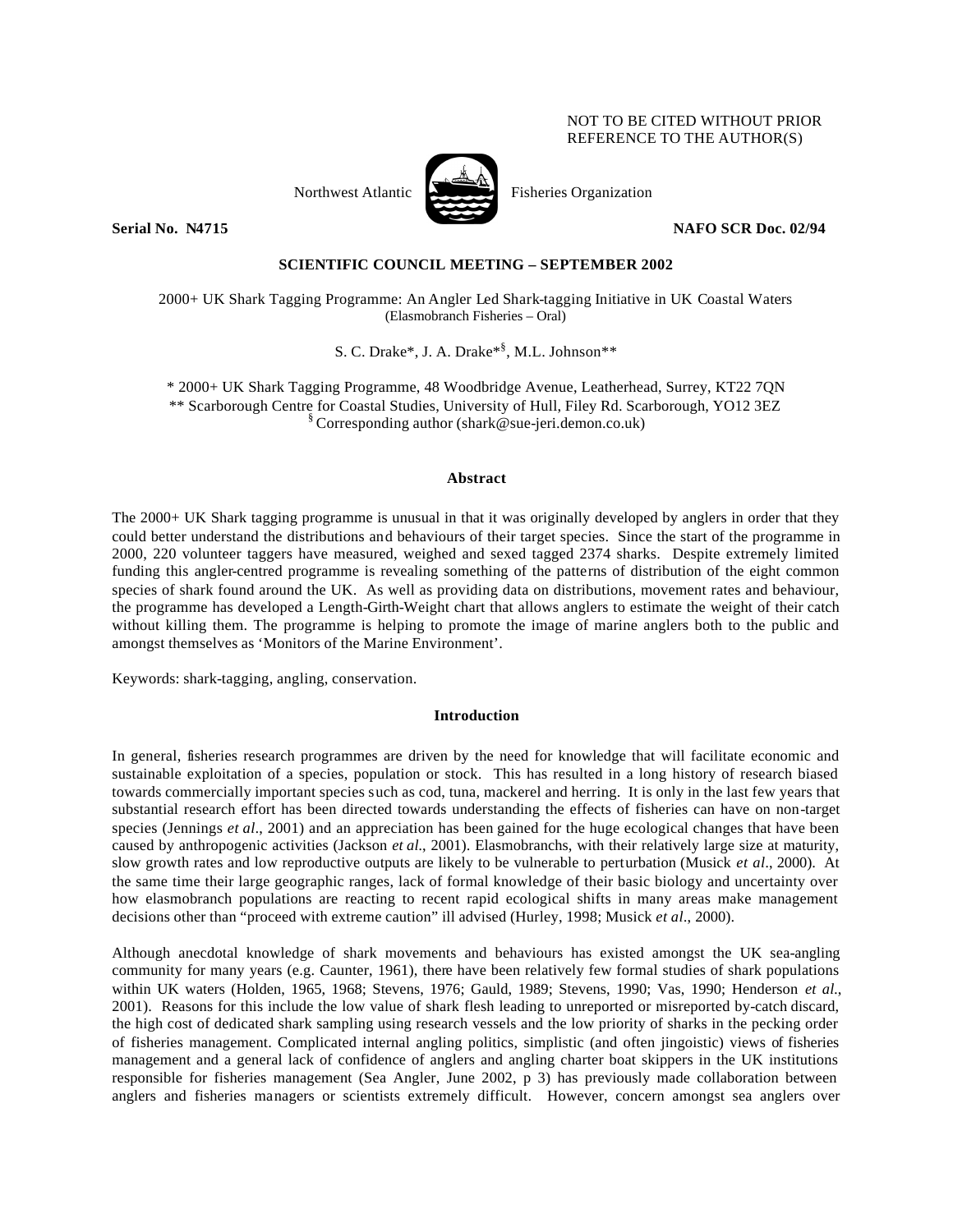declining catch rates and maximum sizes of fish captured has resulted in some anglers approaching researchers and fisheries managers with a less jaundiced eye. In addition there is a greater realisation amongst academics and fishery managers that data and anecdotal evidence from commercial fishers (Johannes *et al.*, 2000) and angling organisations (Lucy and Davy, 2000; Johnson *et al.*, 2001), along with other non-traditional sources of data (Pauly *et al.*, 1998) have an important role to play in fisheries management. The growing desire amongst anglers to be viewed as 'Monitors of the Marine Environment' rather than blood-sport enthusiasts has resulted in a groundswell of support for initiatives that promote a positive image of anglers and that strengthen their position (BASS tagging programme, the British Conger Club and Mullet Club catch and release programs).

A recent review of shark tagging methodologies (Kohler and Turner, 2001) covered 64 shark-tagging schemes around the world. All of these schemes were initiated by researchers who either had to catch and tag fish themselves or persuade anglers to assist them. The UK Shark Tagging Programme differs from all of these other programmes in that it was initiated by and is led by anglers rather than fisheries managers and researchers. In this paper we discuss the aims, the history and development of this recreational angler initiative, and show that it can be considered a valuable and valid resource for the study of shark species.

# **Methodology**

### *Aims of the programme*

The aims of the programme are primarily to study eight elasmobranch species targeted by anglers and increase understanding of these creatures among recreational anglers, the scientific community and the public at large. The programme currently concentrates its efforts on collecting morphometric data, developing an understanding of seasonal distributions and pinpointing areas that are likely to be important to shark populations at key stages in their life histories.

# *Development of the programme*

The 2000+ UK Shark Tagging programme uses recreational anglers around the whole of the UK as the primary tagging resource. A preliminary study of angling behaviour with regard to sharks fishing was carried out prior to the development of the main tagging programme. This showed a catch and release rate of almost 99.9% for some species such as Tope *(Galeorhinus galeus)* and lower percentage for others such as Smooth Hounds *(Mustelus sp.)*. This supported the anecdotal concept of some species being regarded as 'sport-only'. It was this 'sport-only' attitude already prevalent among many recreational sea anglers targeting big-game fish that was viewed as the foundation stone within angling for the establishment of a tagging programme.

A pilot study was carried out in 1998-99, to establish the practicalities and acceptability of tags, the concept of tagging and willingness to tag. This study was carried out using a sample group from one harbour association of angling charter boats (8 of the fleet of 18 boats assisted with the study). This study demonstrated a reluctance to use 'M' type tags (similar to those used in the NMFS programme), as they were found to be too large for the species being encountered most frequently, namely Tope and Smooth Hounds. However, acceptance of Floy dart tags FT-1 was universal. These tags were reported to be more 'user-friendly' and 'less damaging to our fish', as reported by the charter boat captains. This aspect of 'their' fish will be discussed later.

Having developed field protocols, tags types and a willingness to tag sharks, the programme developed a full working programme outline, and sought funding from organisations that would be acceptable to anglers. This came in the form of funding from the World Wildlife Fund for Nature (UK), and the Angling Trades Association spread over 3 years. Anglers interested in participating in the programme complete an application form detailing the areas fished, species likely to be encountered and style of angler (whether charter boat, private small boat owner or beach angler). Kits in the form of Tags, Canula, Report cards and comprehensive instructions for tagging are issued free. Participating anglers can request further supplies of tags and card upon return of completed report cards.

Recruitment of anglers to the tagging programme was initially undertaken by a very widespread advertising campaign run in conjunction with the main sea angling publications within the UK (Sea Angler, Total Sea Fishing, Boat Fishing Monthly, Angling Times). This took place towards the end of 1999 and it was soon apparent that interest of individual anglers and charter skippers was far greater than had been anticipated. Before the programme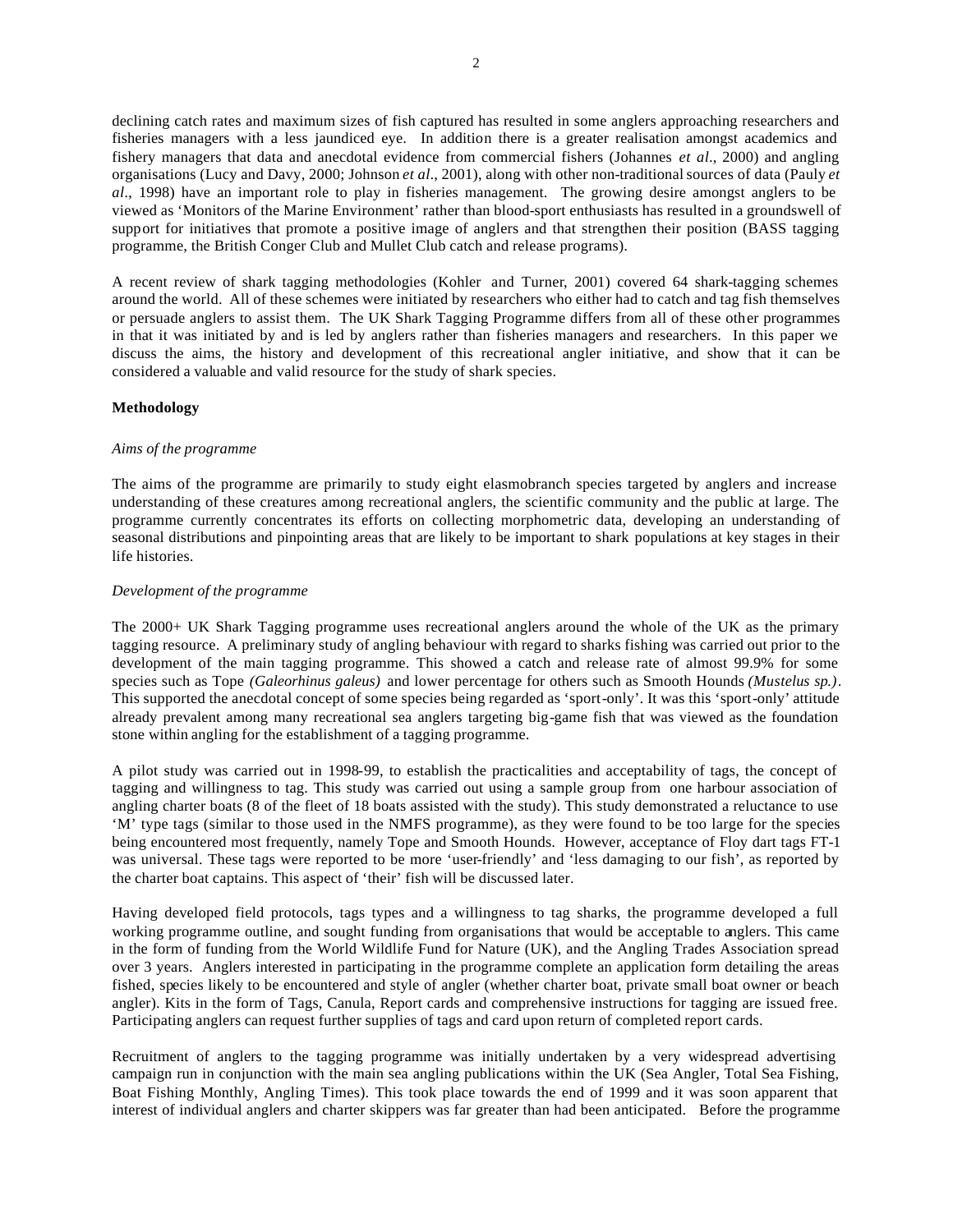was publicised recruitment of around 70 taggers in 2000 had been anticipated. However, interest in the programme was such that in the first year 140 had been enrolled, and the numbers of participating taggers in 2000 and 2001 was around 220. Further publicity of the programme through word of mouth, magazine, radio and television coverage maintains a steady trickle of enquiries. The programmes' own web site (http://www. ukshark. co.uk) also maintains recruitment and general interest in the programme and UK sharks. Taggers have been recruited from around the coast of England and especially on the south coast (Fig. 1). Although most anglers involved in the programme are coastal anglers, some target pelagic species such as Blue and Porbeagle sharks.

Once taggers have joined the programme they are provided with newsletters on a bi-annual basis. The winter edition deals primarily with events that have taken place over the previous 6 months and the summer edition provides a brief outline and breakdown of the data gained over the preceding 12 months. By providing taggers with this information, it keeps them appraised of the tagging effort of the whole programme and shows them a basic outline of distribution (see comments later on) over a year of the targeted species, together with recaptures that have occurred. These newsletters are posted on the web site and the information is therefore available to a far greater, varied and interested audience.

### *Tagging methodology*

Tagging is carried out using Floy FT-1 tags and canula system, with the barbed tags being anchored in the dorsal musculature (Fig. 2). The tagging instructions include a recommendation that the canula be mounted on a pole that makes insertion of the tag easier and prevents damage to the fish through over insertion. Advice was sought from different programmes around the world tagging smaller species of sharks, that were utilising similar tags (New Zealand and Australia) (John Stevens, pers. comm.), and tagging trials were conducted in the 1999 'pilot' study.

Although the original M-tags utilised in the pilot study were found to be too large for the most common caught sharks, we have since had to re-introduce these in the form of Floy FT-69 tags for some of the taggers that are specifically targeting larger shark species, such as Porbeagles and Blues. The thicker skin is thought to be the cause of the barbs on the FT-1 tags shearing, and the FT-69 were more suited to the larger beasts.

Handling protocols of the captured sharks were in part already in place, due to the sport fishing ethic that was applied especially to Tope. The development of this to other species led to larger landing nets being used for species up to 1.8 m long and the use of weighing slings specifically designed for sharks. Refinements such as hoods, which placed the fish in partial dark, affect a calming behaviour on the sharks. As with other programmes (M. Pawson, pers. comm*.*) these developments and refinements have come about from the taggers' initiatives, and their wish to cause little of no harm to 'their' fish.

Data recording systems were examined during the 'pilot' study, and developed with the sample group of charter skippers. The development of the card (Fig. 3) came about through ease of use for the 'end-user', and with consideration for their working environment, as did the colour of the cards. The use of tick-boxes is a concession towards the speed at which tagging may need to take place, especially on a sports charter boat with up to 12 anglers all fishing. Here ease of use and minimum of writing proves to be essential, as at times it appears that a 'pack' or 'school' of sharks will move through and nearly all the anglers (up to 12) will catch sharks.

Generally species identification has not been a problem, as most of the species are quite distinct from one another and anglers are enthusiastic about their target species group. However, the programme web site provides pictorial and 'lay' descriptions of each species, with diagnostic features and possibilities for mis-identification. An example being the white or light patch on the rear of the first dorsal of a Porbeagle, against the lack of the patch on a Mako.

Practised charter skippers have developed small scale working procedures unique to their boats, and in such cases the shark is only aboard for between 2 and 3 minutes, from netting to release, tagged and measured. Larger sharks are tagged at alongside, to avoid potential damage to the fish from unsupported removal from the water. These fish are usually measured against pre-measured lines along the boat hull, usually starting at the transom.

An overriding factor in all the tagging operations is that of care for the fish, with an element in the tagging instructions to abort tagging should the situation become unsafe for the angler or the shark. To date this has been reported only on a few occasions where anglers have been fishing alone and caught large specimens. One aspect of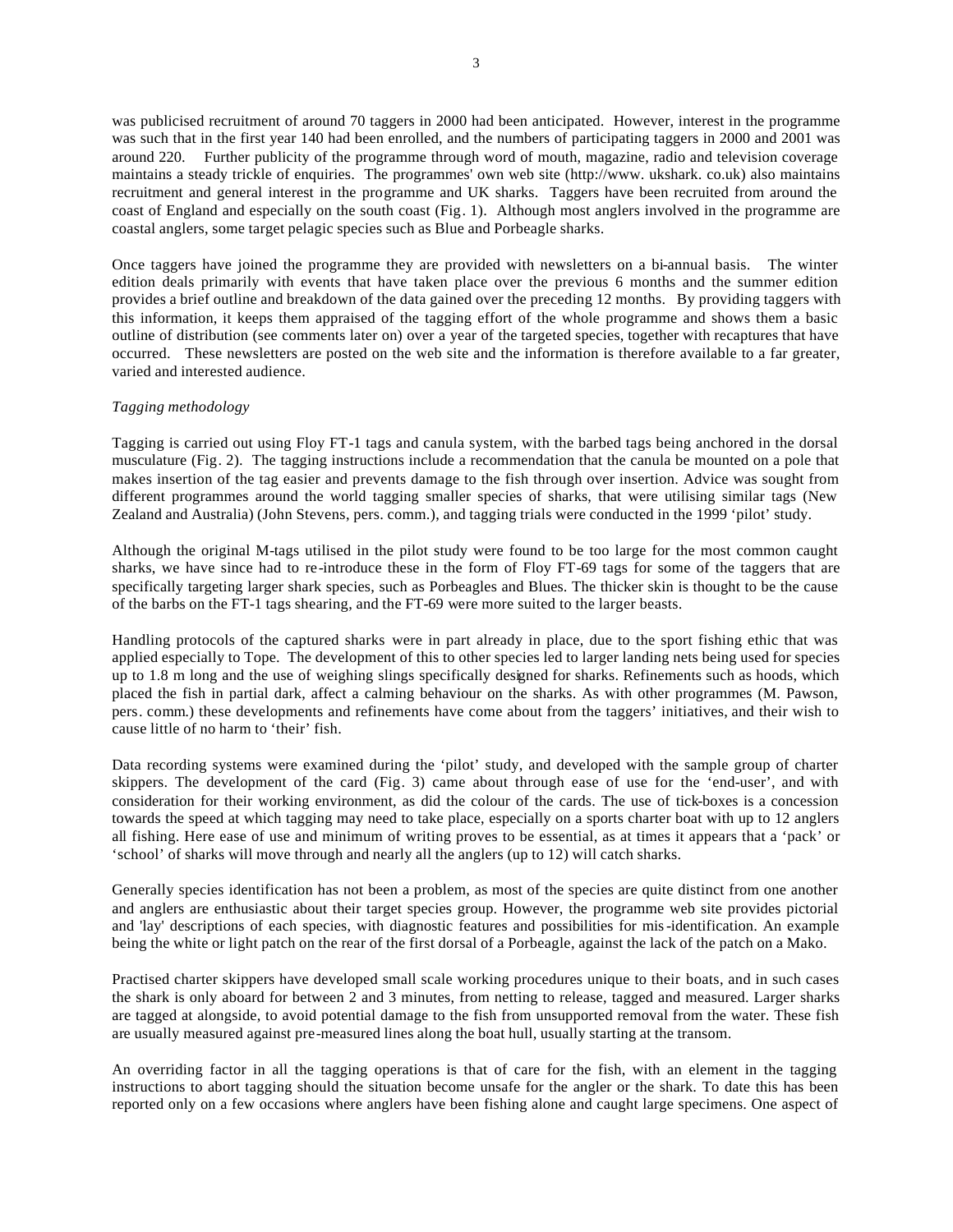the tagging data record, is the status of the fish upon return to the water, and a request for pictures of unusual markings, damage or other features. The growing spread of computers and digital cameras are proving to be valuable in this respect, with pictures being transmitted back to the organisers by email, just hours after the tagging event.

The programme has encouraged the use of circle hooks in an effort to avoid deep hooking thus reducing the potential for internal damage to the fish. This concept of circle hooks as a potential conservation tool has been adopted by the angling press and promoted widely. A code of best shark angling practice is also sent out with each tagging kit which promotes both the use of circle hooks or plain painted hooks.

### *Administration of the programme*

Completed tagging cards are requested from the taggers on a six monthly basis, or whenever they start to run short of their allocated kits. This allows data recording to be carried out over a short period of time. Particular pressure on available time comes from the fact that the programme administrators are volunteers. Other times during the year are spent on administrative tasks, such as dealing with recaptures, website updates, press releases, 'mild' data analysis and production of the annual newsletter.

The development of the 'Shark Working Group' is a unique feature of this programme, which had been established before the introduction of marine biologists. The 'recruitment' of a science team from institutions that would not be disapproved of by anglers to evaluate and develop the data gathered did not pose a particular problem.

The current science team, which includes a sponsored MSc student, have expertise in fisheries management, microbiology, population dynamics and field research. The team have provided advice on standard sampling methodology and initial treatment of data. In addition they have developed new sampling strategies for the more active taggers that take full advantage of their enthusiasm and expertise. These include DNA sampling and external parasite collection.

Recaptures come for a number of sources, mainly due to an ongoing poster campaign, where posters are distributed to commercial ports in UK and Europe, and repeat press releases to appropriate publications. Recaptures come in a variety of formats, email, letters and phone calls, and all basically quote the same data: Date, species, location and weigh (dressed - always?). Information on distance travelled, confirmation of species identification, time elapsed since tagging and growth changes are forwarded to the reporter, along with a five Euro reward. In addition the original tagger is informed of the recapture, and awarded a unique 'tagging cap'.

#### **Results**

To date the programme has 220 taggers, that over two years have tagged 2374 sharks across five of the eight target species (Table 1). Tagging efforts were initially based on traditional fishing areas and seasons. In some areas this has changed, with anglers extending their fishing season, in a wish to investigate further the boundaries of their shark season. This has also led to the anglers initiating their own investigations into potential areas and times for shark angling, where there were formerly none thought to exist.

# *Distribution and movement*

The most commonly targeted and tagged species is Tope (Table 1). The tagging data returned for this species have generated a picture of the changes in distribution of this species over the year (Fig. 4). The angler understanding of seasonal movements is restricted to periods when certain species arrive, and then depart, with local variations for the size and sex of the species. A specific area might see large male Tope arrive in late April, followed by medium and large females until the middle of June, followed by small mixed male and female groups, right through to September or October. Other areas might have a brief 'season' of large mixed fish mainly during August. The general feeling of the anglers is that tope are first encountered in the southern UK waters, followed by a spread northwards towards the Scottish waters through spring and summer, with a return migration leading the last Tope being captured off the south English coast during October.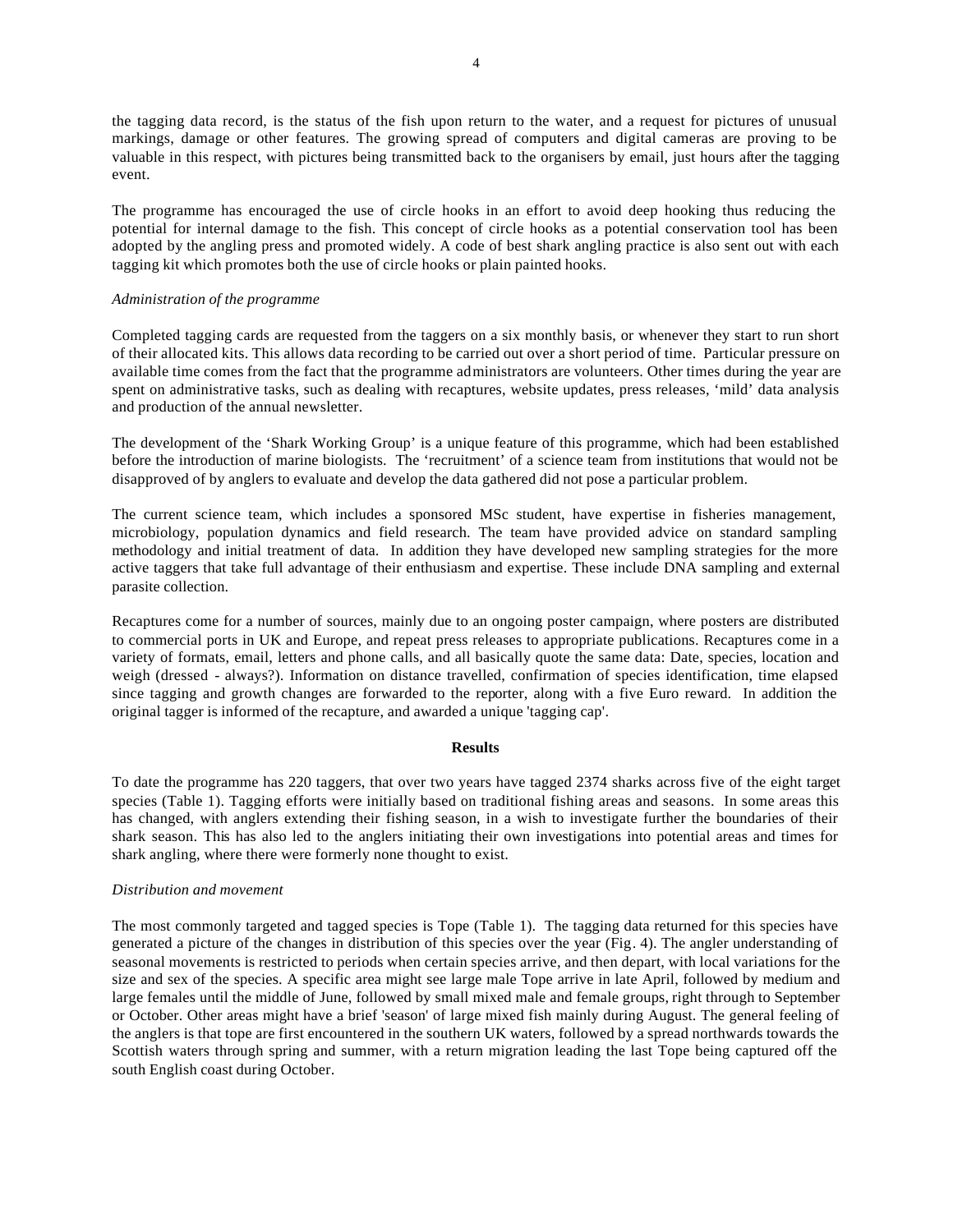#### *Recaptures*

Of the 2374 sharks tagged to date, 20 have been recaptured (14 Tope, 5 Blues, 1 Smooth hound). These preliminary data suggest that Blue sharks generally move around 8.77 miles per day compared to 1.85 miles per day for Tope (Fig. 5). These indications fit in well with the known migrational movements of these species (Wheeler, 1969)

### *The length-weight-girth chart*

An inherent feature of angling culture is the need to know the weight of a captured fish. In order to claim a record or to compete in many competitions anglers are required to bring their fish back to the quay for weighing. Anglers that tag fish obviously wish to return them alive to the sea in as good a condition as possible. However they retain the desire to know the weight of their catch. In order to encourage the return of fish, tagged or not, the tagging programme (in consultation with taggers) has developed a length-girth-weight chart for Tope (Fig. 6**)**. This was calculated through a combination of least squares multiple regression and iterative techniques. A simple lengthweight plot demonstrates that the lengths and weights taken by anglers are of an excellent standard (Fig. 7). It should be noted that as the majority of British sea anglers remain stubbornly attached to imperial measures, fish dimensions are in inches and the weights are in pounds. It is hoped that as the database develops it will be possible to refine the current version of the chart and produce similar charts for other species.

## *Tide v catch rate chart: and example of anecdote meets statistic*

The feeding behaviour of their target species is of particular interest to anglers. Although they generally do not think in terms of catch per unit effort, they have long recognised that tope are more likely to be caught at specific states of the tide.

Using a tidal prediction programme (NavTides (v2.0) by PC Maritime Ltd, London.) that provides data on tidal cycles for any given station in UK coastal waters, it was possible to estimate the current state of the tide at the time each shark was captured over two years. Figure 8 demonstrates that in the main tagging season of year 2000, the predominance of tope captures were during the periods of slower water movements, of the 3 hr prior to low water, and 1.5 hr before high water.

## **Discussion**

There are many examples of successful teleost and elasmobranch tagging programmes to which anglers collaborate around the world (Lucy *et al.,* 1991; Lucy and Davy, 2000). However, and contrary to many others, this programme differs in that it has been established and is being run by recreational anglers who have invited scientists to contribute and work within the programme parameters.

The drawback of using volunteer taggers, is two-fold; firstly we have no control over where and when they fish, and this can leave some areas thinly sampled, and secondly tagging effort is only when the anglers are fishing for sharks.

The tagging programme's use of recreational anglers as the only tagging resource has had a number of effects on those carrying out the tagging. They have an even greater regard for 'their' fish, and it has awakened a questioning attitude in their approach to the life cycle of each species, a further desire to improve their handling procedures, and a desire to assist further.

The scientists were encouraged to participate in some angling trips when it became clear from some of the suggestions and criticisms they were making that they often lacked an appreciation of the difficult working conditions on a <10 m charter vessel. Two-way discussions between taggers and the science team resulted in the development of effective 'angler-friendly' protocols for the collection of copepod and DNA samples.

The analyses are specifically related to recreational anglers, by way of return for their tagging efforts, and are very much part of the developing working relationship between the science team and the taggers. The use of a six monthly newsletter has provided a platform to invite further collection efforts, and to refine existing efforts. The collection of copepods was first addressed through a newsletter, and the response soon followed with collection kits being dispatched weekly after the initial mention of this further opportunity to assist.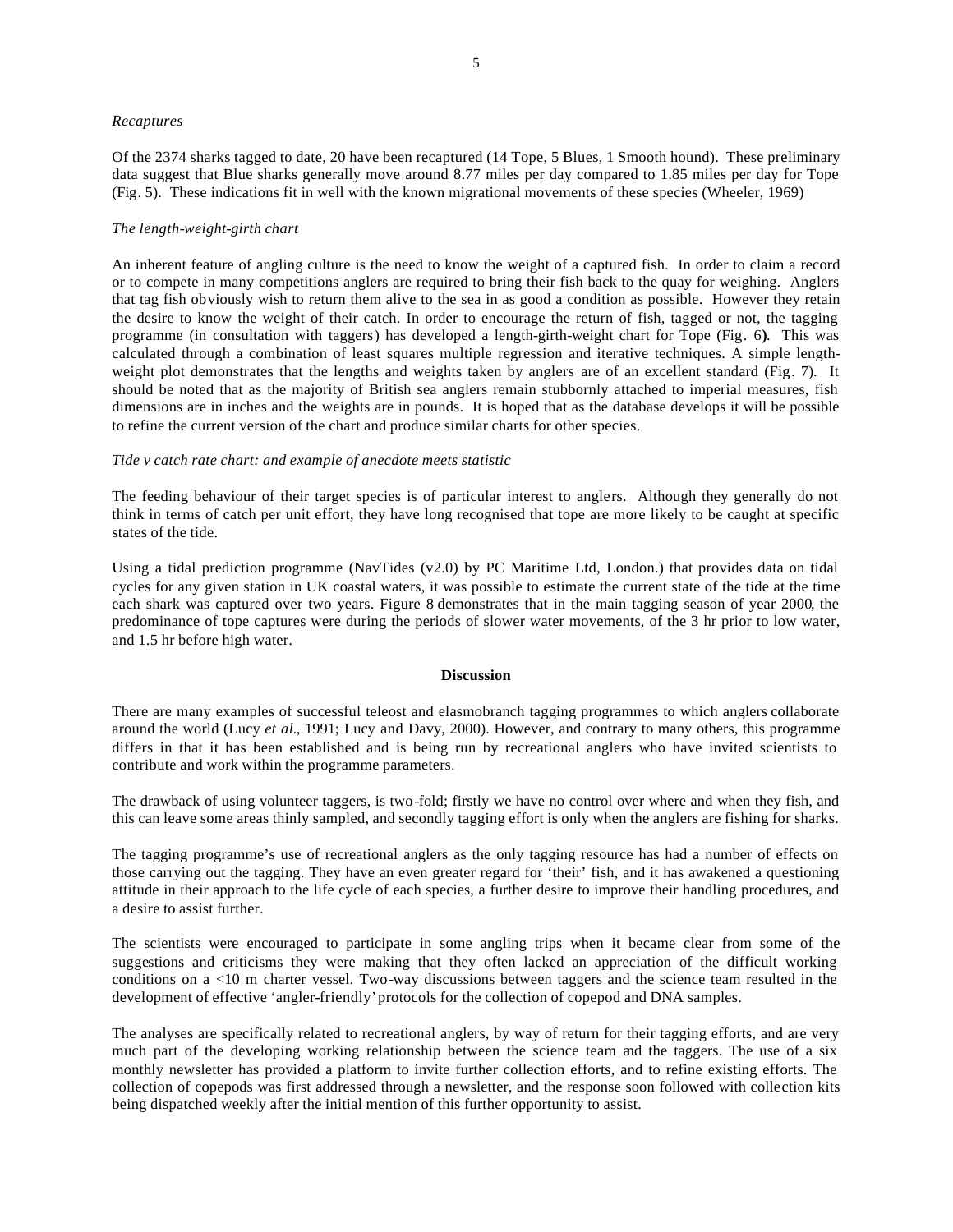One factor evident very early on in the life of the programme is a very strong need from the anglers to have a greater understanding of 'their' sharks, with regard to numbers, distribution and predation. In the absence of feedback, taggers feel isolated and no longer part the team. In return for feedback the science team and administrators are rewarded with a rich tapestry of anecdotal field observations. At times these can be of immense use in developing further focussed research aspects. One of the major tasks of the science team is to follow up anecdotal data and look for ways to turn angler's tales into hard data that will be accepted by conservationists, scientists and managers. One such 'collection' of observations resulted in an investigation (in progress) of a pupping and a separate nursery area used by both Starry and Common Smooth Hounds in the East Solent.

An aspect that has been found throughout the development of the programme to date is the concept of the anglers and charter skippers considering the fish - once tagged as 'their' fish. They assume a responsibility for the fish and have a vested interest in its welfare. The charter skippers participating in the programme have noted an increase in bookings for 'tagging' trips rather than 'shark' trips, and skippers that have not volunteered for the programme have subsequently volunteered because potential customers have been seeking opportunities to tag. The charter skippers and anglers alike all have an interest in the developing results of the programme, as greater knowledge of their target species will improve catches, but they are now equally mindful of the need for more catch and release effort.

#### **Conclusions**

The programme is demonstrating that non-academic stakeholders can take the initiative to investigate and research marine species in a structured manner. It is also demonstrating that data collected by anglers can be viable and when considered alongside anecdotes may prove to be extremely useful in developing research opportunities and sensible management strategies.

In this case the collaboration of researchers and amateurs in the investigation of elasmobranches is proving to be extremely fruitful. As well as fulfilling some of the original investigative and conservation objectives, the programme is proving to be a powerful tool in changing the attitudes of anglers and fisheries scientists towards each other. Despite the common perception of each group as occupying polarised positions, as Connelly *et al.* (2000) suggest, the overall objectives of both may actually be very similar.

With the growing realisation that anglers, commercial fishers, academics and fisheries managers all have something valuable to contribute to the management and conservation of marine resources, access to funding for stakeholder organisations needs to be facilitated. The main weakness of the UK Shark-Tagging programme is that it depends very much on the good will of the administrators and academics involved. Without sensible and accessible funding, initiatives such as this programme are unlikely to survive in the medium to long term. They not only promote collaboration between formerly alienated bodies and institutions but provide an extremely economic means of gathering data on a wide range of fish species. Conservation minded anglers are the true 'Monitors of the Marine Environment' and as such they deserve recognition for their interest and expertise.

#### **Acknowledgements**

The authors gratefully acknowledge support for the shark-tagging programme from the Worldwide Fund for Nature (UK), Angling Trades Association, Stream Select Ltd. The authors equally acknowledge David Bird, Barry Meech (skipper of 'Cobra', at Langstone Harbour) and all the taggers for their selfless efforts for the programme. Many thanks to Mike Pawson (CEFAS) for his encouragement and support during the preparation of this manuscript.

#### **References**

Caunter, J.A.L. (1961). *Shark Angling in Great Britain*. Angling Times Series, Allen and Unwin, 145pp

- Connelly, N.A., Brown, T.L. and Knuth, B.A. (2000). Do anglers and fishery professionals think alike? *Fisheries*  $25(2):21-25.$
- Gauld, J.A. (1989). Records of porbeagles landed in Scotland, with observations on the biology, distribution and exploitation of the species. D.A.F.S. Report no. 45, 15pp.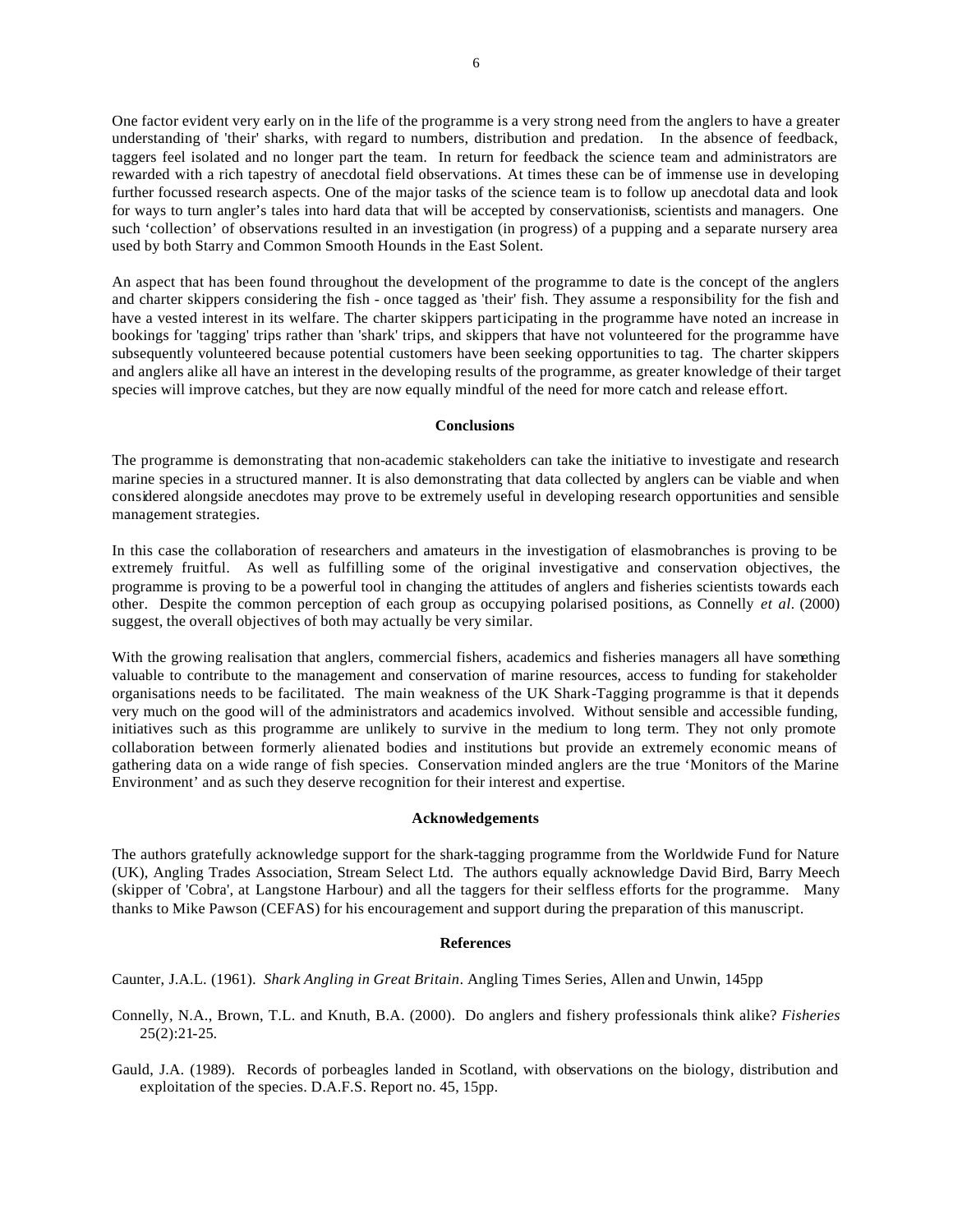- Henderson, A.C., Flannery, K. and Dunne, J. (2001). Observations on the biology and ecology of the blue shark in the North-east Atlantic. *J. Fish Biol.* 58:1347-1358
- Holden M.J. (1965), The stocks of spurdogs (*Squalus acanthias)* in British waters and their migrations. Ser.II 24(4):1-20 Fish. Invest. Minist. Agric. Fish. Food (GB)
- Holden M.J. (1968), Rational exploitation of the Scottish-Norwegian stocks of spurdogs (*Squalus acanthias)*. Ser II, 25(8): 1-28 Fish. Invest. Minist. Agric. Fish. Food (GB)
- Hurley, P.C.F. (1998). A review of the fishery for pelagic sharks in Atlantic Canada. *Fisheries Research*. 39:107- 113
- Jackson, J.B.C., Kirby, M.X., Berger, W.H. *et al* (2001). Historical overfishing and the recent collapse of coastal ecosystems. *Science* 293:629-637.
- Jennings, S., Kaiser, M.J. and Reynolds, J.D. (2001). *Marine Fisheries Ecology*. Blackwell Science, 417pp
- Johannes, R.E., Freeman, M.M.R. and Hamilton, R.J. (2000). Ignore fishers knowledge and miss the boat. *Fish and Fisheries*, 1(3):257-271
- Johnson, M.L., Hart, P. and Pitcher, T. (2001). A new role for marine anglers in fish stock assessment? Poster presented at the Marine conservation Society Angling Conference 2001 (http://www.ccs. hull.ac.uk/johnsonm.html).
- Kohler, N.E. and Turner, P.A. (2001). Shark tagging: a review of conventional methods and studies. *Env. Biol. Fishes*. 60:191-223
- Lockwood S. J. 1988. The Mackerel, its biology, assessment and the management of the fishery. Fishing News Books, Farnham 181pp.
- Lucy et all 1991, Increasing Angler Participation in Marine Catch/Tag-and-Release Fishing Programs. Contract Report for National Marine Services, Northeast Region, Gloucester, Massachusetts, USA.
- Lucy, J. and Davy, K. (2000). Benefits of Angler-assisted Tag and Release Programmes. *Fisheries* 25(4):18-22.
- Musick, J.A., Burgess, G., Cailliet, G., Camhi, M. and Fordham, S. (2000). Management of sharks and their relatives (Elasmobranchii). *Fisheries* 25(3):9-13
- Pauly, D., Pitcher, T. and Priekshot, D. (1998). Back to the future: reconstructing the Straite of Georgia ecosystem. Fisheries Centre Reports, 6:5
- Stevens, J.D. (1976). First results of shark tagging in the north-east Atlantic, 1972-1975. J. Mar. Biol. Ass. U.K. 56:929-937.
- Stevens, J.D. (1990). Further results from a tagging study of pelagic sharks in the north-east Atlantic. J. Mar. Biol. Ass. U.K. 70:707-720
- Vas, P. (1990). The abundance of the blue shark, *Prionace glauca*, in the western English Channel. Env. Biol. Fishes 29(3):209-225
- Wheeler, A. (1969). The Fishes of the British Isles and Europe. Macmillan, 613pp.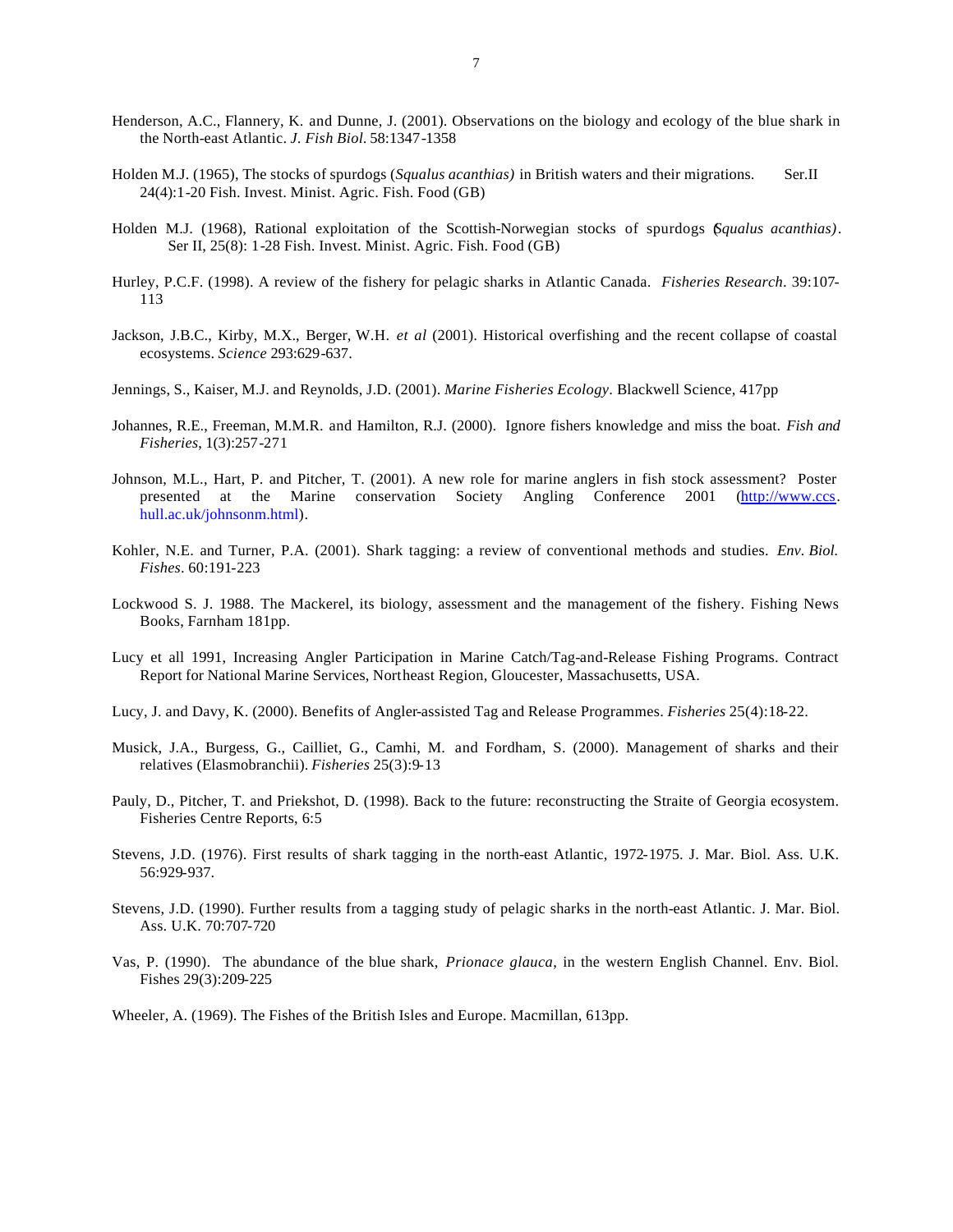Table 1. The eight shark species targeted by the 2000+ UK Shark Tagging Programme along with the numbers that have been tagged since 2000 and their perceived distribution.

| <b>Species</b>                                                | <b>Number</b> | <b>Distribution</b>                         |
|---------------------------------------------------------------|---------------|---------------------------------------------|
| Tope (Galeorhinus galeus)                                     | 1661          | ICES Areas VIIa, VIIf, VIIe, VIId, IVc, Ivb |
| Common Smooth Hound Mustelus<br><i>mustelus</i> )             | 170           | ICES Areas VIIe, VIId, VIIf                 |
| Starry<br>Smooth Hound ( <i>Mustelus</i><br><i>asterias</i> ) | 412           | ICES Areas VIIf, VIIe, VIId, IVc            |
| Blue Shark ( <i>Prionace glauca</i> )                         | 97            | ICES Areas VIIg, VIIf, VIIe                 |
| Porbeagle Shark (Lamna nasus)                                 | 17            | ICES Areas VIIf, VIId                       |
| Shortfin Mako (Isurus oxyrinchus)                             | $\Omega$      |                                             |
| Thresher (Alopias vulpinus)                                   | $\Omega$      |                                             |
| Angel shark (Squatina squatina)                               |               |                                             |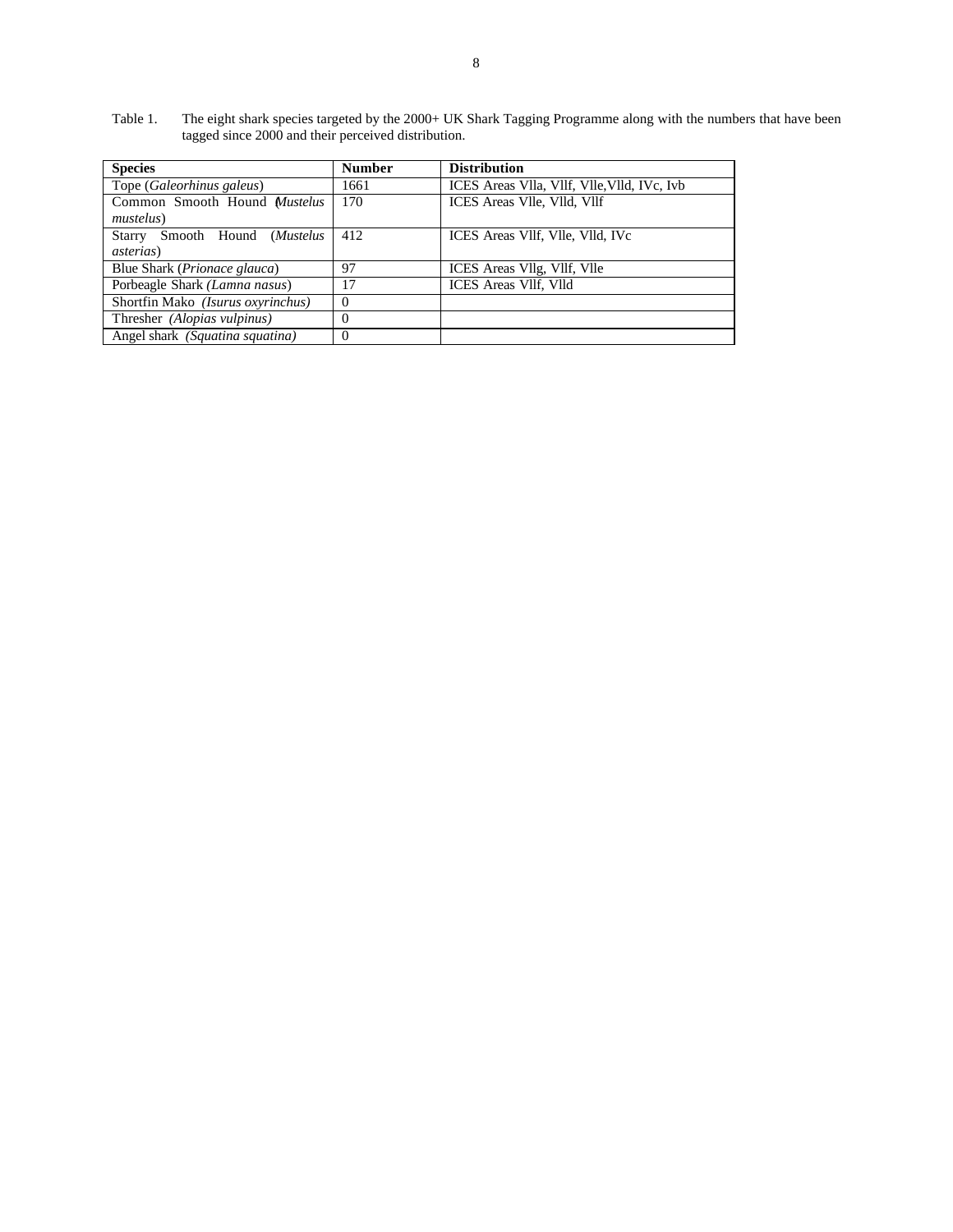

Fig. 1. The distribution of participating anglers in the UK shark tagging programme.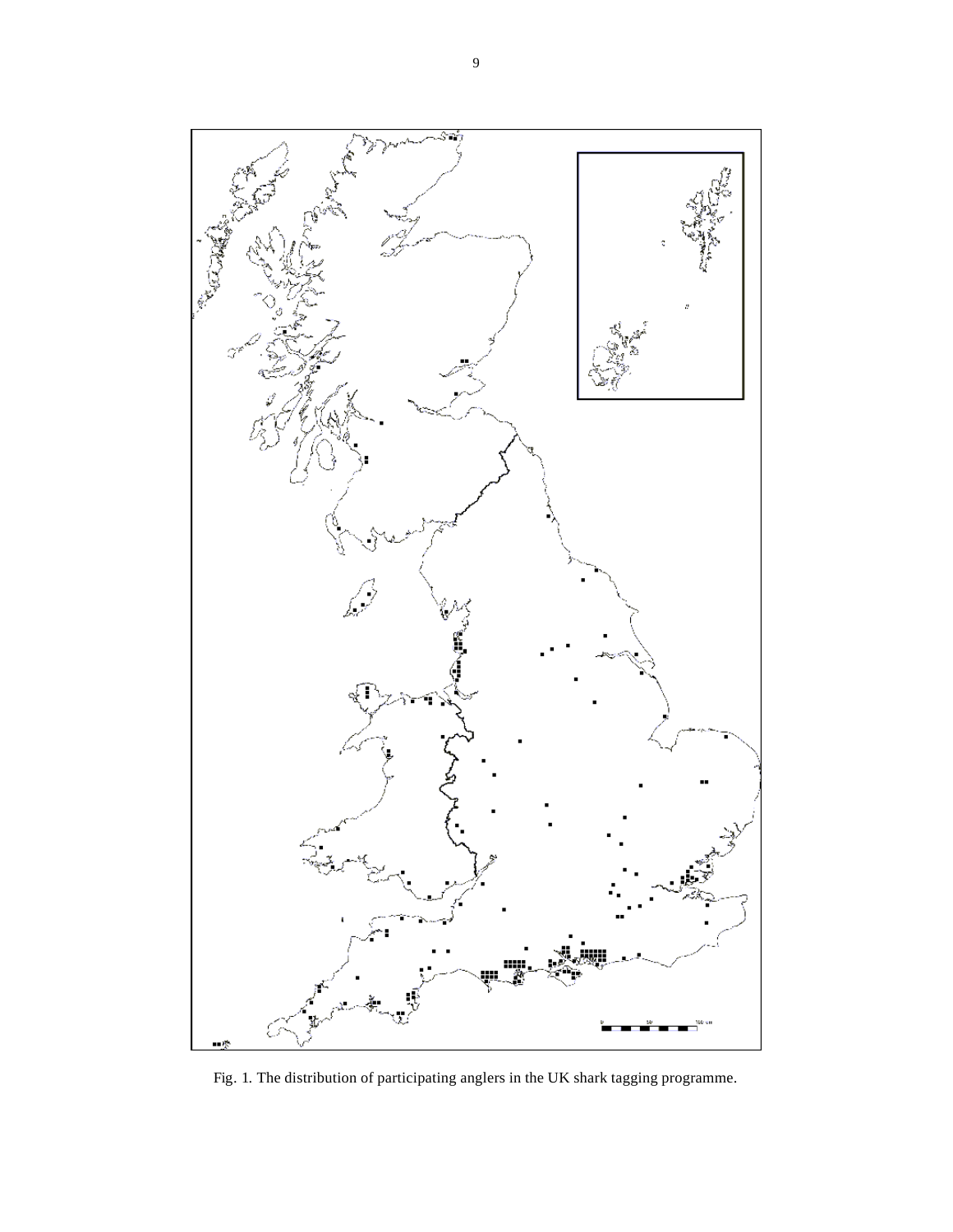

Fig. 2. A tagged Tope (*Galeorhinus galeus*) showing the placement of the tag in the musculature near the dorsal fin.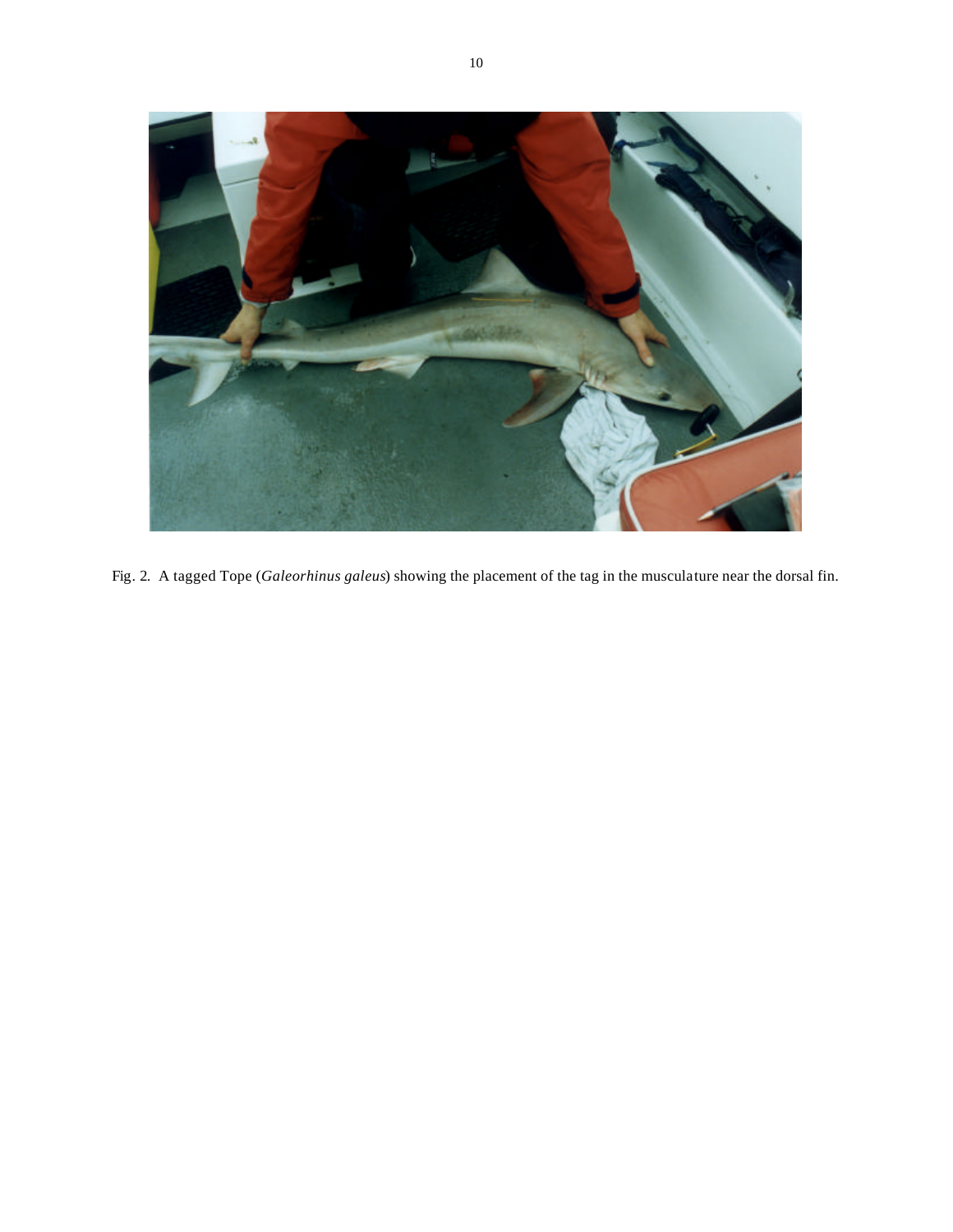| <b>2000+ UK SHARK</b>                                            | <b>TAGGING PROGRAMME</b>                                                                                                                                                                                                     |        | <b>TAG</b><br><b>NUMBER:</b>     | Completed forms to go to Sue<br>and Jeri Drake 48 Woodbridge<br>Avenue Leatherhead Surrey<br>KT22 7QN - 01372 386276<br>tag@ukshark.co.uk |
|------------------------------------------------------------------|------------------------------------------------------------------------------------------------------------------------------------------------------------------------------------------------------------------------------|--------|----------------------------------|-------------------------------------------------------------------------------------------------------------------------------------------|
|                                                                  | <b>SPECIES:-</b><br><b>Tope</b>                                                                                                                                                                                              |        | Sex:                             | Comments:                                                                                                                                 |
| 2000<br>UK<br><b>SHARK</b><br><b>TAGGING</b><br><b>PROGRAMME</b> | <b>Starry Smooth Hound</b><br><b>Common Smooth Hound</b><br><b>Thresher Shark</b><br><b>Porbeagle Shark</b><br><b>Short Fin Mako Shark</b><br><b>Angel Shark (Monkfish)</b><br><b>Smooth Hammerhead</b><br><b>Blue Shark</b> |        | Male<br>Female<br><b>Unknown</b> |                                                                                                                                           |
| <b>Condition of Fish: Good</b>                                   | Fair                                                                                                                                                                                                                         | Poor   | Gravid                           | <b>Non Gravid</b>                                                                                                                         |
| <b>Total Length:</b>                                             | Fork Length:                                                                                                                                                                                                                 | Girth: |                                  | Weight:<br><b>lbs</b>                                                                                                                     |
| <b>Locality in Words:</b>                                        |                                                                                                                                                                                                                              |        | Weather:                         |                                                                                                                                           |
| Lat/Long:                                                        |                                                                                                                                                                                                                              |        | Tide:                            |                                                                                                                                           |
| <b>Bottom Structure</b>                                          |                                                                                                                                                                                                                              |        | Depth:                           |                                                                                                                                           |
| Sandy                                                            | <b>Reef</b><br>Rough                                                                                                                                                                                                         |        | <b>Other</b>                     | Ft/Mtrs:                                                                                                                                  |
| Date:<br>Time:                                                   |                                                                                                                                                                                                                              |        |                                  |                                                                                                                                           |
| <b>Bait Used:</b><br>Parasites:                                  |                                                                                                                                                                                                                              |        |                                  |                                                                                                                                           |
| Tagger/ Anglers Name and Address:<br><b>Charter Boat Name</b>    |                                                                                                                                                                                                                              |        |                                  |                                                                                                                                           |

Fig. 3. The record card used by the 2000+ UK Shark tagging programme. Note that figures are in imperial (pounds and inches) rather than metric.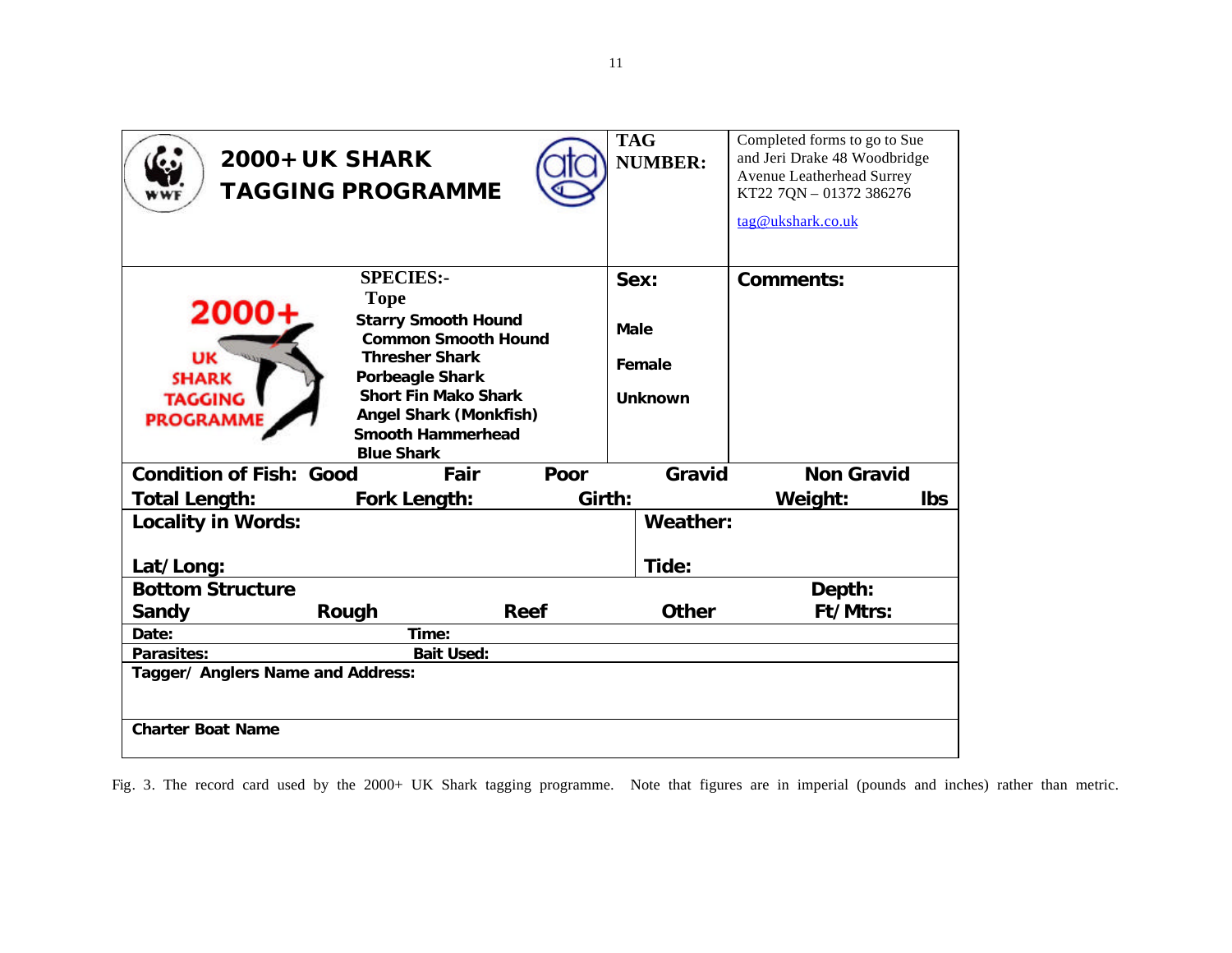

Fig. 4. Seasonal distributions of Tope (*Galeorhinus galeus*) around the UK from anglers tagging records. In order to respect the desire that anglers and charter boat skippers have to keep prime locations confidential, all published distributions are given by ICES box. However, for a coastal species such as Tope it can generally be assumed that most fish were captured within 12 miles of the coast.



Fig. 5. The relationship between days at liberty and distance moved from the release point for Tope and Blue sharks. For Tope, distance travelled =  $13 + 1.85$  x Days (r = 0.66, p<0.02) and for Blue sharks, distance travelled = 8.77 x Days at liberty – 204 ( $r = 0.96$ , p<0.002)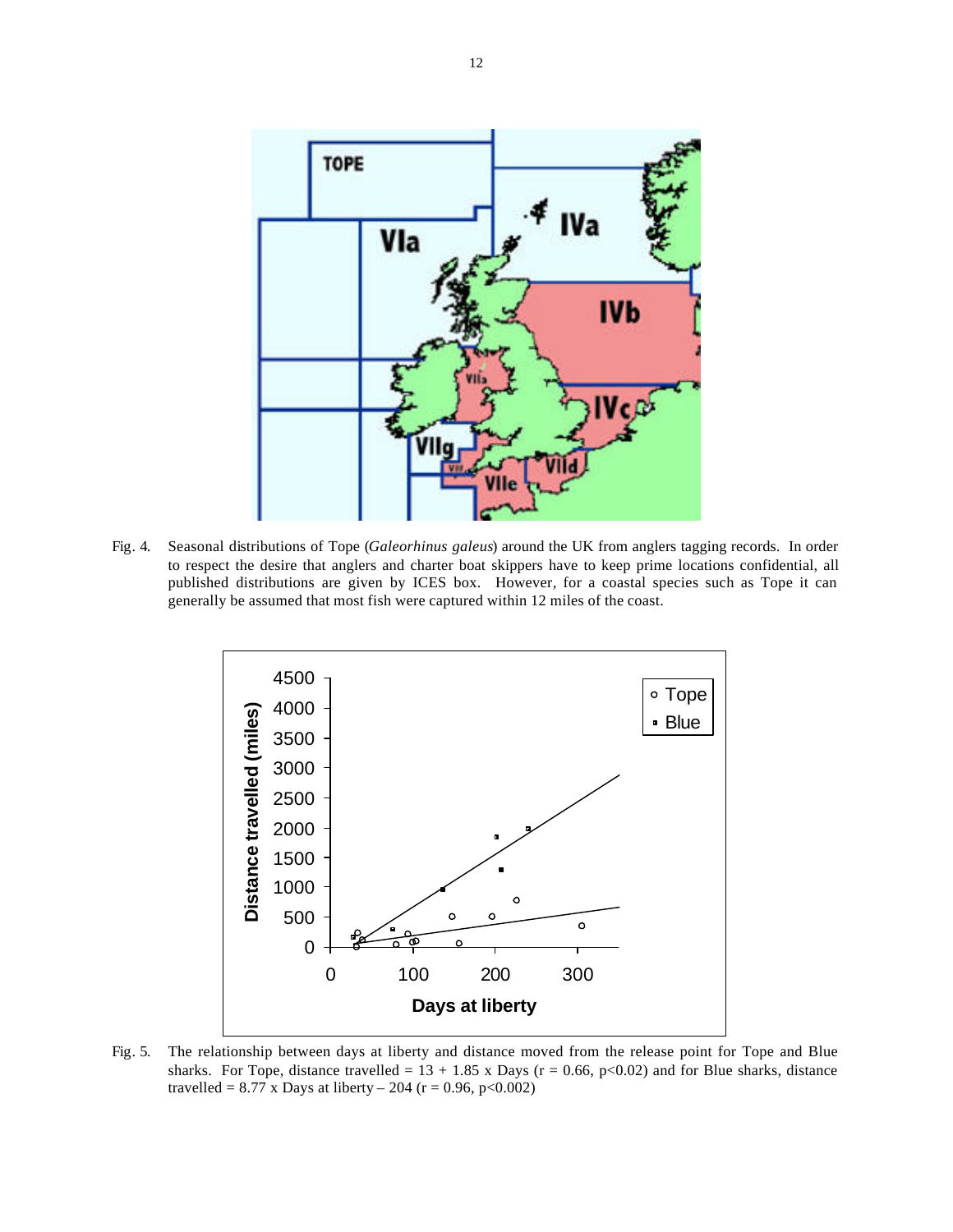

Fig. 6. The tope Length-Girth-Weight chart produced by the programme in consultation with taggers. The chart was produced from two years sampling (1111 fish from 40 locations), and in consultation with taggers. By measuring the length and girth of a particular fish the chart can be used to estimate the weight of a fish.



Fig. 7. Length-Weight relationship for Tope (*Galeus galeorhinus*). The exponential relationship is Weight = 0.715e<sup>0.0205 Length</sup> (r=0.91, p<0.001). These are the raw data and take no account of whether the fish was gravid or not.